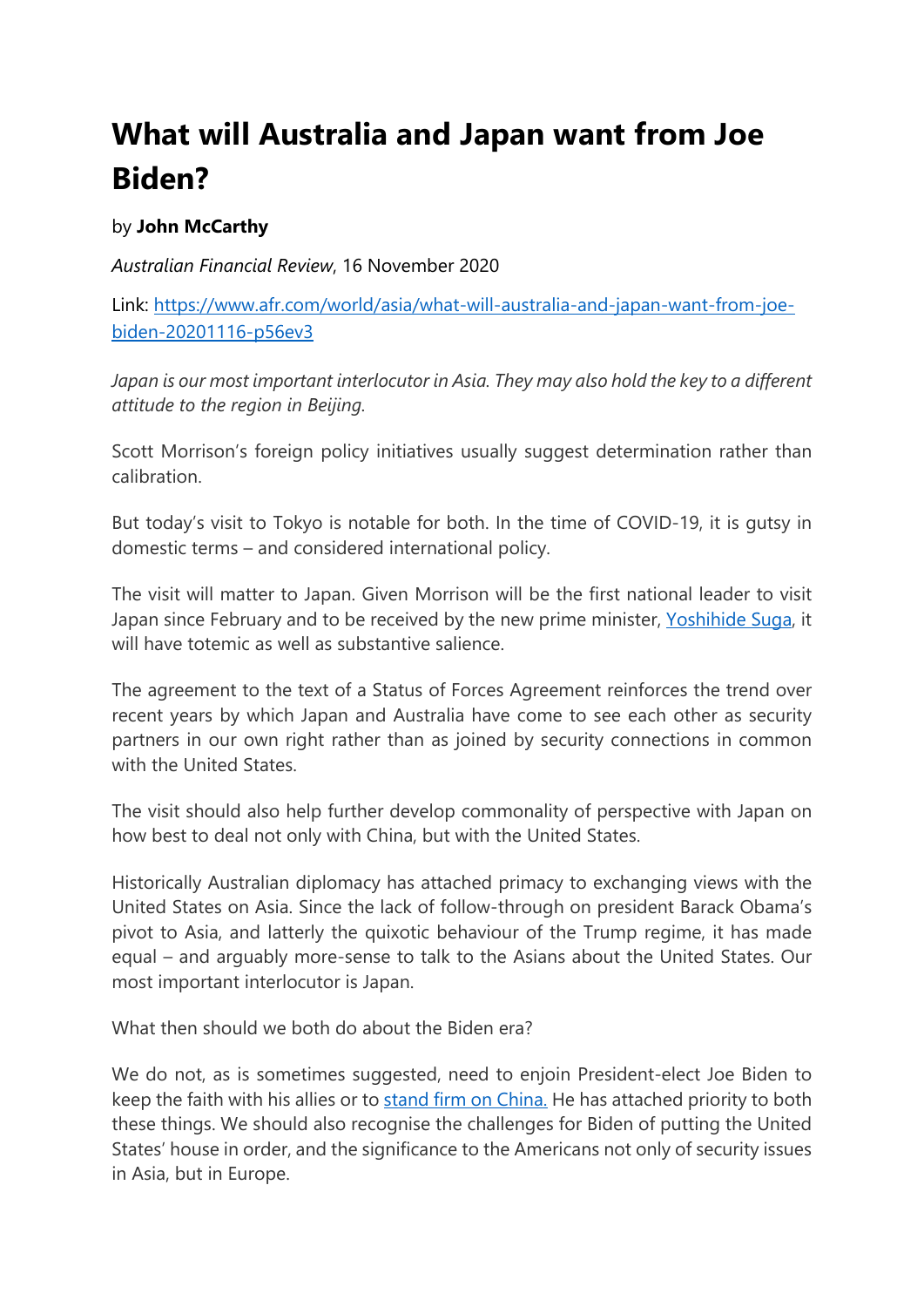There are two central themes both countries should have in mind in addressing Washington.

Most of the messages coming from the Democrats' foreign and security policy community show a determination to contest China where American interests so dictate. They also indicate a much more structured approach to policy than under Donald Trump, and a preparedness to cooperate with China in areas of mutual benefit such as health, nuclear non-proliferation and climate.

If this sort of thinking develops into policy, it makes sense to encourage Biden towards receptivity to indications, should they come, of a Chinese desire to wind back tensions. Here, Japanese thinking is almost certainly more nuanced than our own. While rigorous on adherence to the security relationship with the United States, there is more twoway flexibility in Japan's dealings with China.

The second theme is the importance of holistic American engagement in Southeast Asia. This is because at the end of the day, Chinese regional ambition will be constrained as much by Southeast Asian attitudes as by the defensive measures of the United States and its close allies, through, for example, the Quad structure or recent moves to give policy relevance to the Anglosphere's Five Eyes intelligence grouping.

With the historic exception of the Vietnam era and possibly the mid –sixties in Indonesia, the United States' primary regional strategic focus since World War II has been on Northeast Asia, not Southeast Asia.

Over the last four years, and even earlier, [the sense of American neglect of](https://www.afr.com/link/follow-20180101-p56bdb) this region [has deepened.](https://www.afr.com/link/follow-20180101-p56bdb)

This is a partly because of diplomatic inertia – not showing up at the big Asia-Pacific events, partly because of the decline in American economic engagement in Southeast Asia as epitomised by the failure of Donald Trump to proceed with the TransPacific [Partnership,](https://www.afr.com/link/follow-20180101-p55xz1) and partly because of loss of respect for Trump's America.

It makes little sense to seek to have the Southeast Asians think about China the same way that Japan, India or Australia do. They won't. They welcome a continued American strategic presence to balance China. But they will not openly side against China. If they are to adopt strategic postures generally consistent with our interests, it will not be because of the inane bellows of the likes of US Secretary of State Michael Pompeo, but because of sustained diplomatic engagement.

Such a process will be complex. The Southeast Asians do not think alike. The United States will have to balance the importance it attaches to governance issues in some countries such as the Philippines or Thailand against strategic factors. It will have to